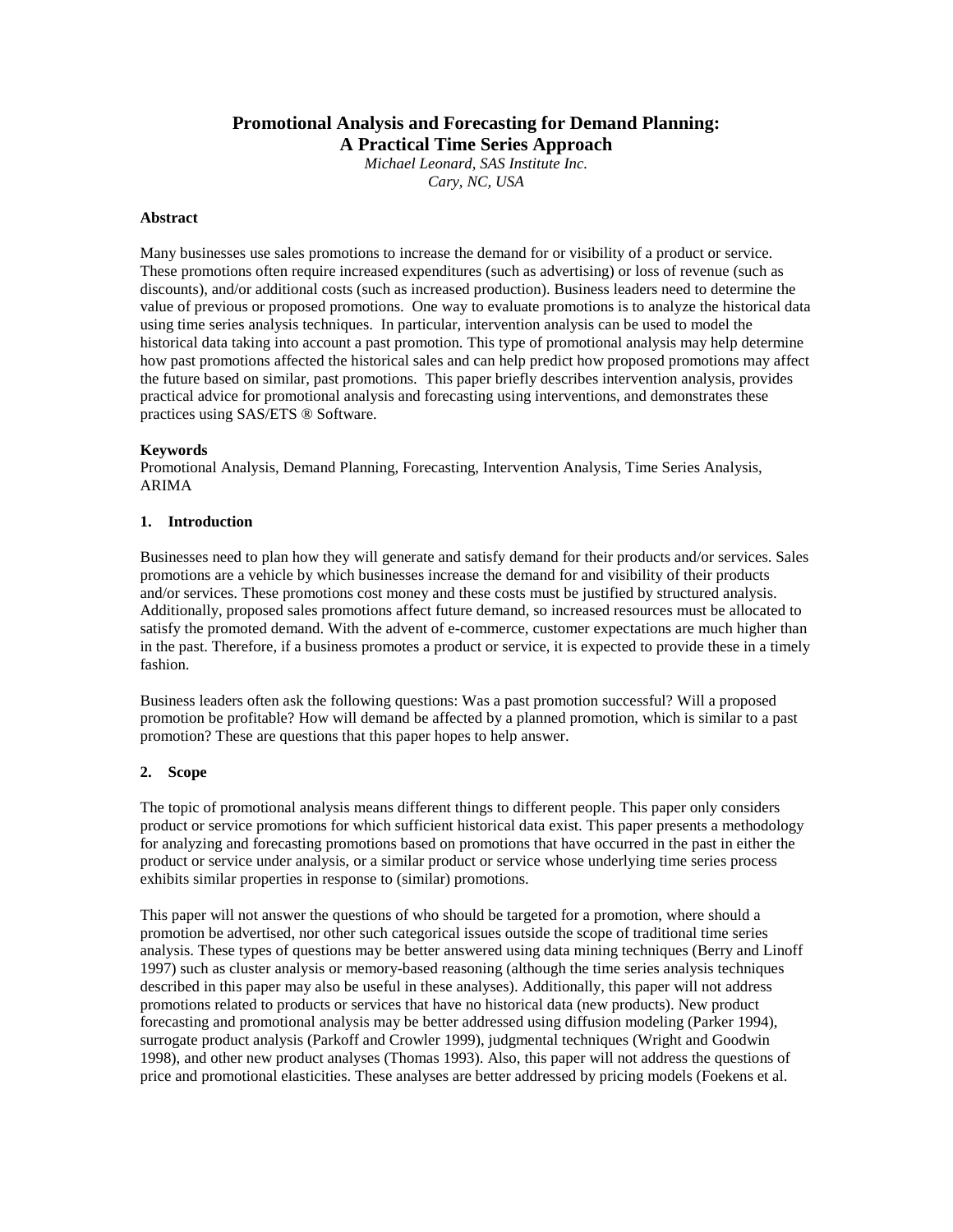1994), shrinkage estimation techniques (Blattberg and George 1989), and other econometric modeling (Foekens et al. 1994).

Although the scope of this paper is rather limited with respect to overall issues related to promotional analysis, the techniques described here may prove beneficial in practical analysis of the overall problem. It may well be likely that many different techniques are needed, possibly in combination.

# **3. A Practical Time Series Approach**

In this paper, promotional analysis is a means to evaluate the success or failure of a promotion given the historical time series data. Established statistical techniques are one way to objectively evaluate the success or failure of a promotion. Judgmental techniques offer a subjective evaluation of the success or failure of a promotion. A combination of statistical and judgmental techniques may provide the best answers. Promotional analysis can be achieved using well-established intervention analysis techniques based on both the historical data and the judgment of the practitioner and other experts.

In time series analysis literature (Box et al. 1994), an intervention *event* is an input series that indicates the presence or absence of an event. An intervention event causes a time series process to deviate from its expected evolutionary pattern. It is assumed that the intervention event occurs at a specific time, has a known duration, and is of a particular type. The *time* of the intervention is when the event begins to cause deviation. The *duration* of the intervention is how long the event causes deviation. The *type* of the intervention is how the event's influence changes over time. The intervention *response* is how the intervention causes deviation. Generally speaking, intervention events are essentially dummy regressors or indicator variables (explicitly determined by the time, duration, and type) that are introduced through a transfer function filter (specified by the response) that results in an intervention *effect*. The term *intervention* sometimes applies to the event, response, and/or effect.

Many promotions could be considered interventions because they can cause the aforementioned deviations. In such cases, the practitioner usually knows the time, duration, and type of the promotion, which has occurred in the past or will occur in future. The response of the promotion is not generally known. However, the response may be identified by an analysis of the (similar) historical data and/or from the judgment of the practitioners and other experts based on their past experience, domain knowledge, and other statistical analyses outside the scope of this paper. If you know the intervention event and response, the intervention effect can be derived from the response parameter estimates. The end result of promotional analysis, using interventions, is that the practitioner has a better understanding of how past promotions affected the historical data. Armed with the knowledge gained by intervention analysis, the practitioner can better determine the value of past promotions and better forecast product and service demand by taking into account future promotions that are similar.

This paper provides practical advice to the practitioner for evaluating promotions using intervention analysis. The methodology presented involves decomposing the historical data into two parts: the underlying time series and the intervention effect. This methodology is in no way comprehensive because the complexity of the underlying time series process and/or the interventions may be quite complicated (for instance, several overlapping promotions). Additionally, the issues related to promotional analysis may extend beyond those related to time series analysis, as mentioned above. The methodology presented is illustrated using SAS/ETS Software.

# **4. Background**

This section provides a brief theoretical background on both time series models and intervention models. It is intended to establish notation for the experienced practitioner and to provide the novice practitioner with motivation, orientation, and references. A more complete discussion of these topics can be found in Box et al. (1994), Hamilton (1994), and Fuller (1995). This paper follows the notation used in Box et al. (1994). Although this brief background does not include details of all the different types of time series models, SAS/ETS Software can be used to analyze all of the time series models mentioned in this section (and many others as well).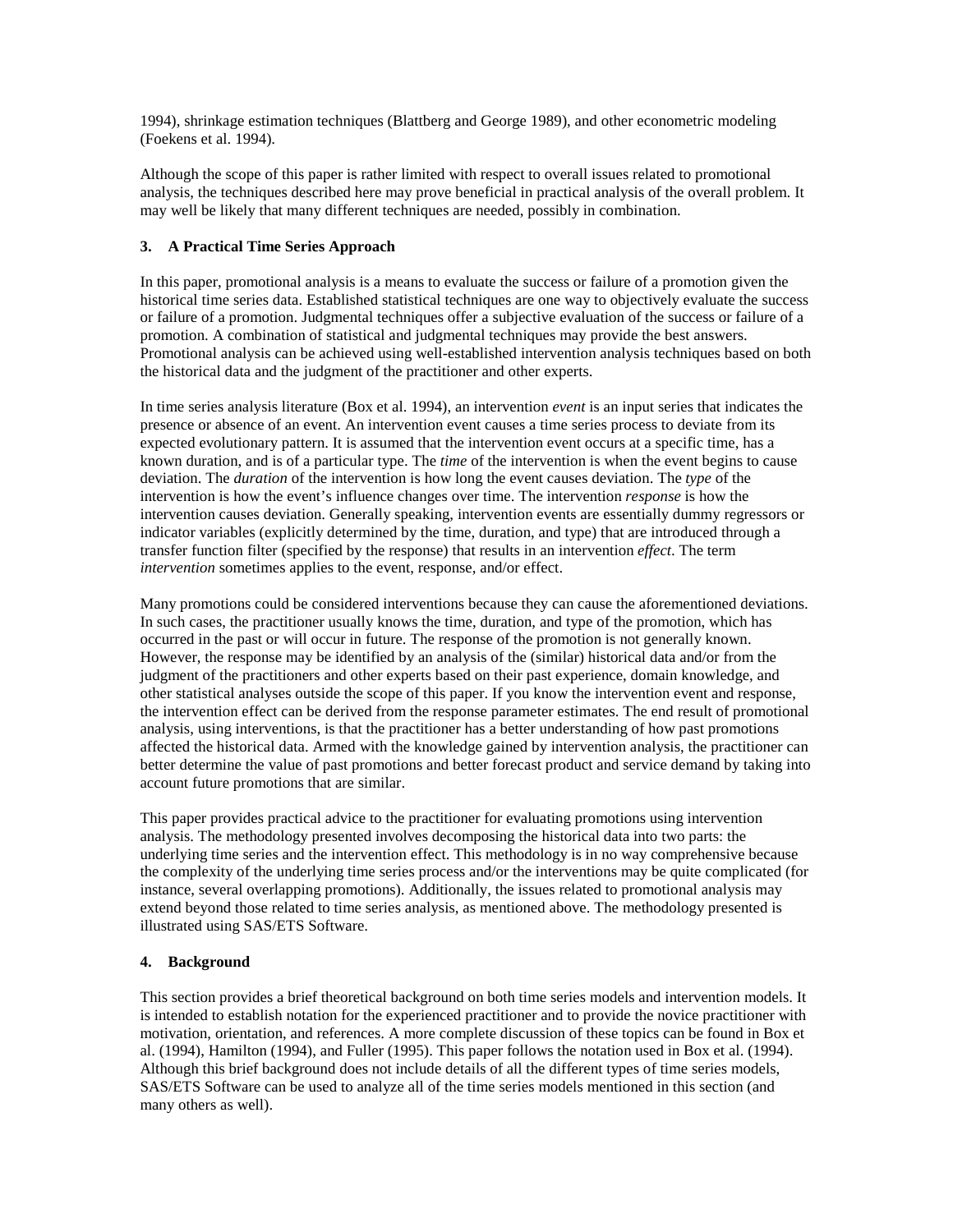#### **4.1 Time Series**

A discrete-time series consists of a set of random variables, which are observed at equally spaced time periods (say daily or monthly) and which are ordered and indexed by time. Assuming that *T* observations are recorded, then a single realization of a univariate time series can be represented by  $y_t$ , where  $t = 1, \ldots, T$ .

#### **4.2 Time Series Models**

A typical time series model attempts to explain the behavior of a time series based on its lagged values using a disturbance filter and possibly one or more inputs. A simple example of a time series model is the first order autoregressive model or AR(1) model that explains the behavior of a time series based on previous values:

$$
y_t = c + \phi y_{t-1} + a_t
$$

where *c* is a constant,  $\phi$  is the first-order autoregressive parameter, and  $a_t$  is the random disturbance term (also known as error or noise) of mean zero and constant variance  $\sigma^2$ .  $a_s$  where  $a_t$  are uncorrelated for all  $s \neq t$  (sometimes called white noise). The series is stationary when  $\phi$  is less than one in magnitude. For a stationary time series, past values influence the current value in an exponentially decreasing fashion.

More generally, the lagged relationships associated with a time series model can be quite complex. For example, an ARMA(p,q) model has the following form:

$$
\phi(B)(y_t - \mu) = \theta(B)a_t \qquad \text{or alternatively} \qquad y_t = \mu + \psi(B)a_t
$$
  
\n
$$
\phi(B) = 1 - \phi_1B - \phi_2B^2 - \dots - \phi_pB^p
$$
  
\n
$$
\theta(B) = 1 - \theta_1B - \theta_2B^2 - \dots - \theta_qB^q
$$
  
\n
$$
\psi(B) = \theta(B)/\phi(B)
$$

where  $\mu$  is the series mean, *B* is the backshift operator,  $By_t = y_{t-1}$ ,  $\phi(B)$  is the  $p^{th}$  order autoregressive polynomial,  $\theta(B)$  is the  $q^{th}$  order moving average polynomial,  $\psi(B)$  is the (finite or infinite order) disturbance filter, and  $a_t$  is the random disturbance term that is assumed to be white noise. The time series is stationary and invertible if the roots of the characteristic equation of both the autoregressive and moving average polynomial are outside the unit circle, respectively. It is assumed that *yt* is stationary or has been made stationary by appropriate simple or seasonal differencing.

There may be one or more deterministic and/or stochastic input (regressor, exogenous, or explanatory) variables that influence the time series, and their influence can be either static or dynamic. These inputs can be modeled as a time varying mean and can be better understood by a model of the following form:

$$
y_t = \mu_t + \psi(B)a_t \qquad (4.2.1)
$$

where  $\mu_t$  varies with time and describes the influence of the inputs on the time series at each point in time. If the term  $\mu$  is not influenced by lagged values of the inputs, the model is often called a *regression with time series errors model*; otherwise, the model is often called a *dynamic regression model*.

This paper will not address the general problem of a time series model with stochastic inputs (even though interventions can be viewed as deterministic inputs). If the inputs' influence on the time series is static, they are simply regressor variables; otherwise, they are dynamic regression variables or transfer function inputs. Additionally, the time series model may involve a transformation (for example: logarithmic, square root, logistic, or Box-Cox transformations). This paper will not address transformed models but SAS/ETS Software can analyze, model, and forecast transformed models.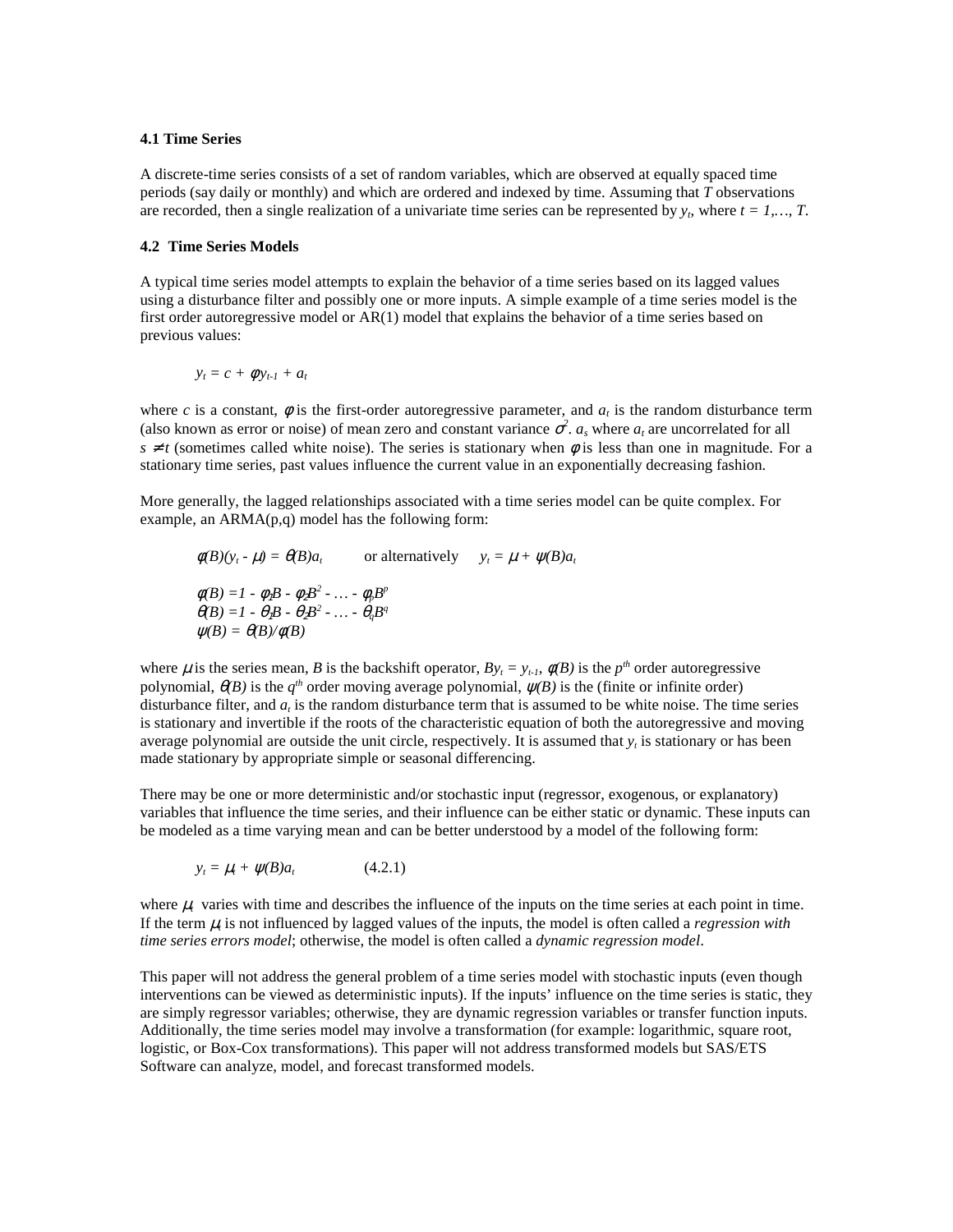#### **4.3 Intervention Events**

An intervention *event* is an input series from a deterministic source (dummy regressor or indicator variable) that is used to explain deviations from the underlying time series process. Interventions begin to influence the recorded data at a specific *time* and last for a specific *duration*. There are three commonly used types of intervention events. This paper uses  $\xi$  to denote an intervention event.

#### 4.3.1 Point Intervention

A point (pulse) intervention is a dummy regressor that takes a value of one (1) at the time of the intervention, and the rest of its values are zero (0). The duration of a point intervention is one time period. In other words,

 $\xi_t = 1$ , if  $t = time$  $\xi = 0$ , otherwise

Point interventions are useful for evaluating promotions, which are known to occur in a single, specific time period (*time*) and whose influence on the time series will die out thereafter. Figure 1a shows an example of a point intervention.

#### 4.3.2 Step Intervention

A step intervention is a dummy regressor whose values before the time of the intervention are zero and whose subsequent values are one. The duration of a step intervention is the number of periods from time to the end of the time series. In other words,

$$
\xi_t = 0, \text{ if } t < time
$$
\n
$$
\xi_t = 1, \text{ otherwise}
$$

Step interventions are useful for evaluating promotions, which are known to occur during and after a specific time period *(time)* and which permanently influence the time series thereafter. Figure 1b shows an example of a step intervention. If the duration of the promotion ends prior to the end of the time series, two offsetting step interventions can be used. This type of intervention is often called a *temporary change*.

#### 4.3.3 Ramp Intervention

A ramp intervention is a dummy regressor whose values before and during the time of the intervention are zero and whose subsequent values increase linearly thereafter. The duration of a ramp intervention is the number of periods from *time* to the end of the time series. In other words,

ξ*<sup>t</sup> = 0*, if *t < time*  $\xi_t = (t - time)$ , otherwise

Ramp interventions are useful for evaluating promotions, which are known to occur during and after a specific time period (*time*) and whose influence on the time series increases thereafter. Figure 1c shows an example of a ramp intervention. If the duration of the promotion ends prior to the end of the time series, two offsetting ramp interventions can be used.

Various combinations of point, step, ramp, and other types of interventions can be used to model more complex promotions. However, using excessive numbers of interventions can be dangerous. In the extreme case, using an intervention at every point in time can completely define a time series, in which case future modeling is useless.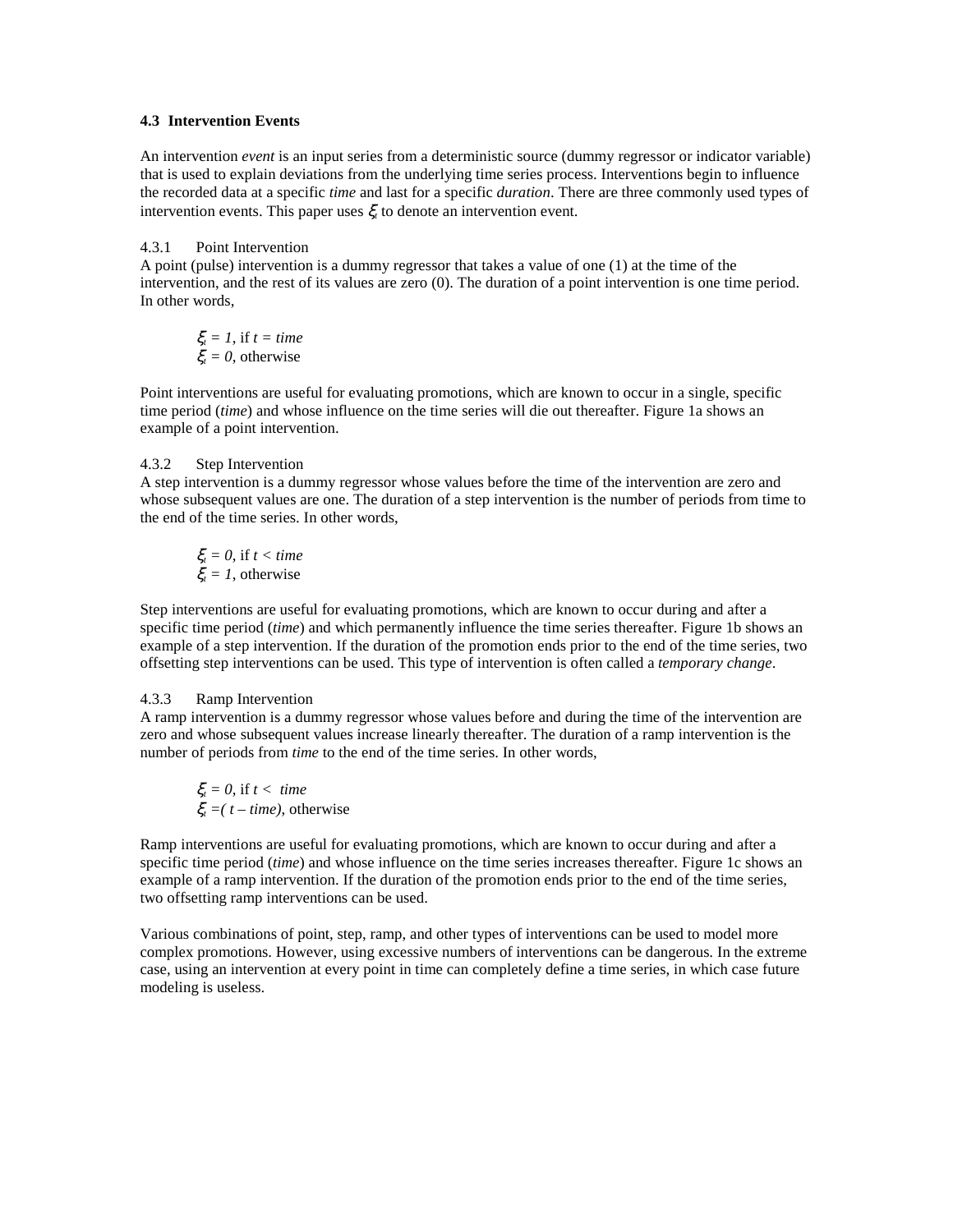



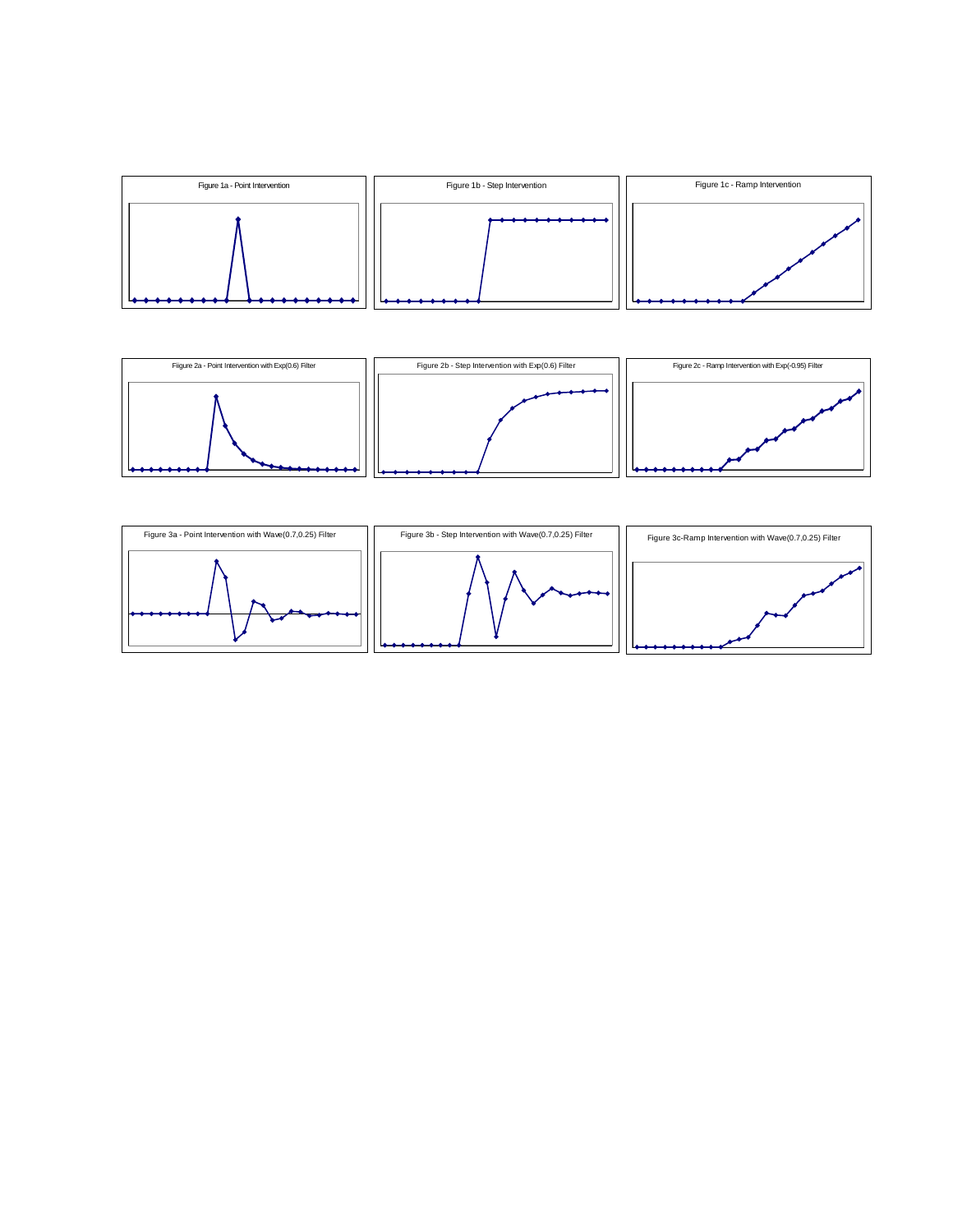#### **4.4 Interventions Response (Transfer Function Filters)**

Interventions are introduced in a time series model through a transfer function filter. A *transfer function filter* explains how the current and previous (lagged) values of the intervention event cause deviations in the underlying time series process. A transfer function filter is similar to the disturbance filter; however, the *disturbance filter* operates on the disturbances where as the transfer function filter operates on the intervention. In general, a typical transfer function model has the form:

 $u(B) = \omega_0 \omega(B) B^b / \delta(B)$  $\omega(B) = 1 - \omega_1 B - \omega_2 B^2 - \dots - \omega_s B^s$  $\delta \delta(B) = 1 - \delta_1 B - \delta_2 B^2 - \dots - \delta_n B^n$ 

where  $v(B)$  is the (finite or infinite order) transfer function filter,  $\omega_0$  is the scaling factor,  $\omega(B)$  is the  $s<sup>th</sup>$ order numerator polynomial,  $\delta(B)$  is the  $r^{th}$  order denominator polynomial, and *b* accounts for lagged effects. If  $r = 0$ ,  $v(B)$  is of finite order; otherwise, it is of infinite order.

If each intervention value influences both the current and past values, then the intervention is a dynamic regression variable. In the case where the input series is an intervention, the transfer function filter,  $v(B)$ , is also referred to as the intervention response. The overall influence of the intervention event on the underlying time series is subsequently referred to as the intervention effect  $(v(B)\xi)$  which describes the promotion's influence over time.

If each intervention value only influences the current value of the underlying time series, that is  $\alpha(B) = 1$ and  $\delta(B) = I$ , then the intervention is a simple regression variable with a parameter,  $v(B) = \omega_0$ . In this case, the intervention response is constant for all time and the intervention effect  $(a_0\xi)$  is a scaled version of the intervention event shown in Figure 1.

Transfer function filters include *numerator* (similar to autoregressive) polynomial terms and *denominator* (similar to moving average) polynomial terms. Commonly used denominator polynomial terms include one parameter exponential decay filters (Exp,  $s = 0$ ,  $r=1$ ) and two parameter filters (Wave,  $s = 0$ ,  $r = 2$ ):

*Exp*  $v(B) = \omega_0 / (1 - \delta_1 B)$ *Wave*  $v(B) = \omega_0 / (1 - \delta_1 B - \delta_2 B^2)$ 

A full discussion of transfer functions is beyond the scope of this paper. However, to illustrate the above concepts, Figures 2 and 3 illustrate the intervention effect of these two common transfer function filters (response) on the basic types of interventions previously described.

# **4.5 Combined Model**

Given an underlying time series that has deviated from its expected evolutionary path by a past promotion, this paper's goal is to aid the practitioner in developing a model that explains this deviation. One way is to combine the time series model with the intervention model. The resulting combined model may take the following form (compare with equation 4.2.1):

 $y_t = \mu_t + \psi(B)a_t + \psi(B)\xi_t$ 

The first right-hand term models the mean term (possibly time varying), the second term models the disturbance, and the third term models the intervention (or promotion). If  $\mu_t = \mu$  and  $\nu(B) = I$ , we are dealing with a regression with time series error model; otherwise, dynamic regression or transfer function modeling is required. In the case of the regression with time series error model, the above equation has the form:

$$
y_t = \mu + \psi(B)a_t + \omega_0 \xi_t
$$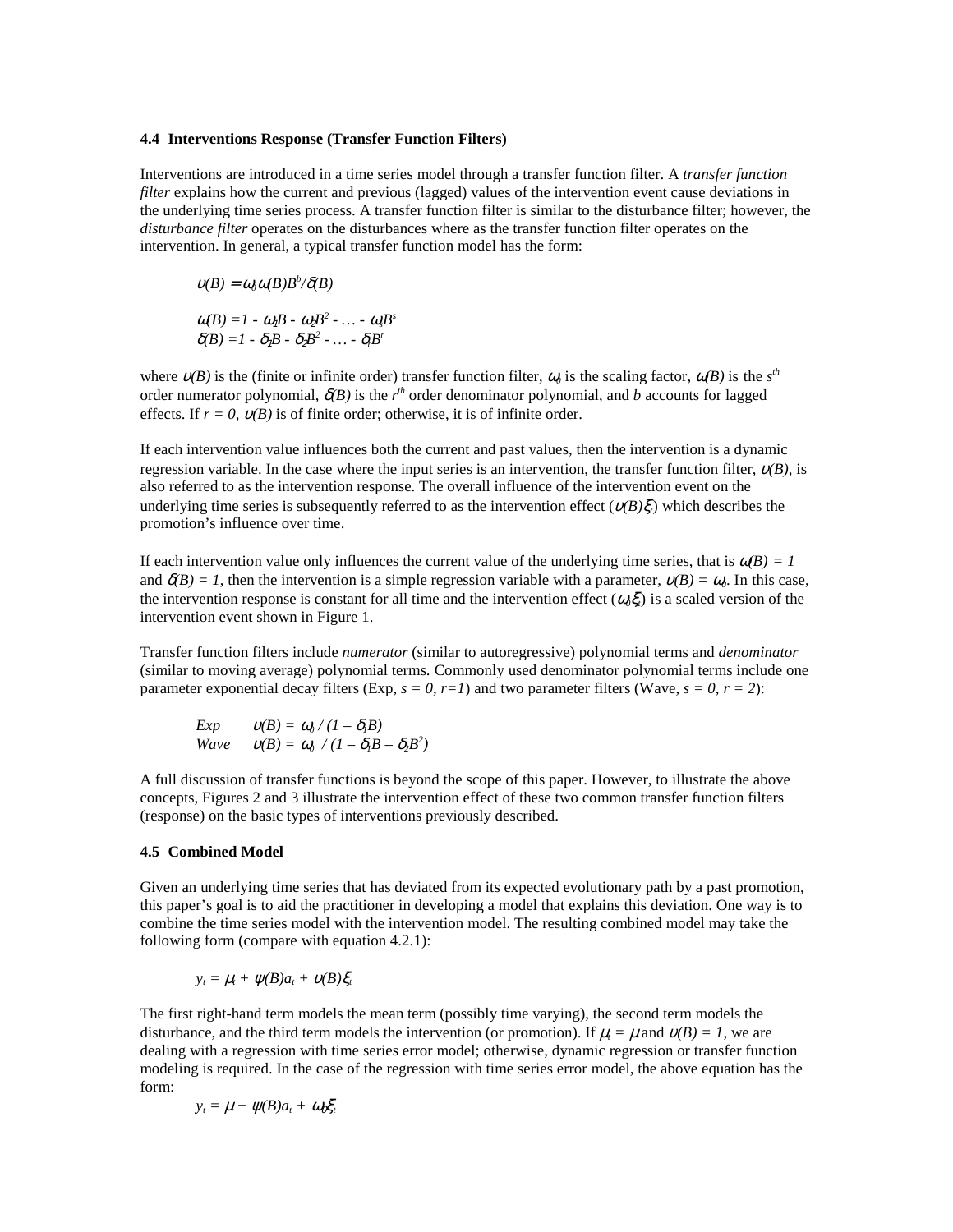If simple or seasonal differencing is applied to the time series,  $y_t$ , the same differencing should be applied to the intervention events, ξ*t*.

$$
(1-B)y_t = \mu_t + \psi(B)a_t + \psi(B)(1-B)\xi_t (1-B)(1-B^s)y_t = \mu_t + \psi(B)a_t + \psi(B)(1-B)(1-B^s)\xi_t
$$

Subsequently, we will refer to the time series model and transfer function filter for the intervention as the *combined model* (not to be confused with the technique of combining one or more forecasting models).

# **4.6 Multiple Promotions**

A product or service may have had several overlapping promotions that occurred in the past, or past promotions that influence proposed future promotions. SAS/ETS Software can be used to analyze multiple promotions, but this paper does not specifically address this problem.

# **5. Promotional Analysis – A Practical Time Series Approach Defined**

In order to perform promotional analysis using intervention analysis, the underlying time series model, as well as the promotion/intervention model, must be specified. Once the combined model has been specified, the parameters can be estimated by fitting the historical data. Established transfer function estimation techniques can accomplish this task such as described in Box et al. (1994). Once the parameters have been estimated, the effect of the promotion/intervention can be determined, which is the ultimate goal of promotional analysis using time series techniques. Once the effect of a past promotion has been determined, its value can be computed, as well as forecasts of similar proposed promotions.

In equation form, the above task involves decomposing historical data,  $y_t$ , into two parts: the underlying time series process,  $\mu_t + \psi(B)a_t$ , and the effect,  $\nu(B)\xi_t$ . Once the response parameters,  $\nu(B)$ , have been estimated, the effec*t*, υ*(B)*ξ*t*, may be derived because the intervention event, ξ*t*, is deterministic. The derived effec*t* aids the practitioner in understanding how the intervention caused the underlying time series process to deviate from its expected path. This decomposition is illustrated in Figures 4 and 5.



Figure 4: Original Time Series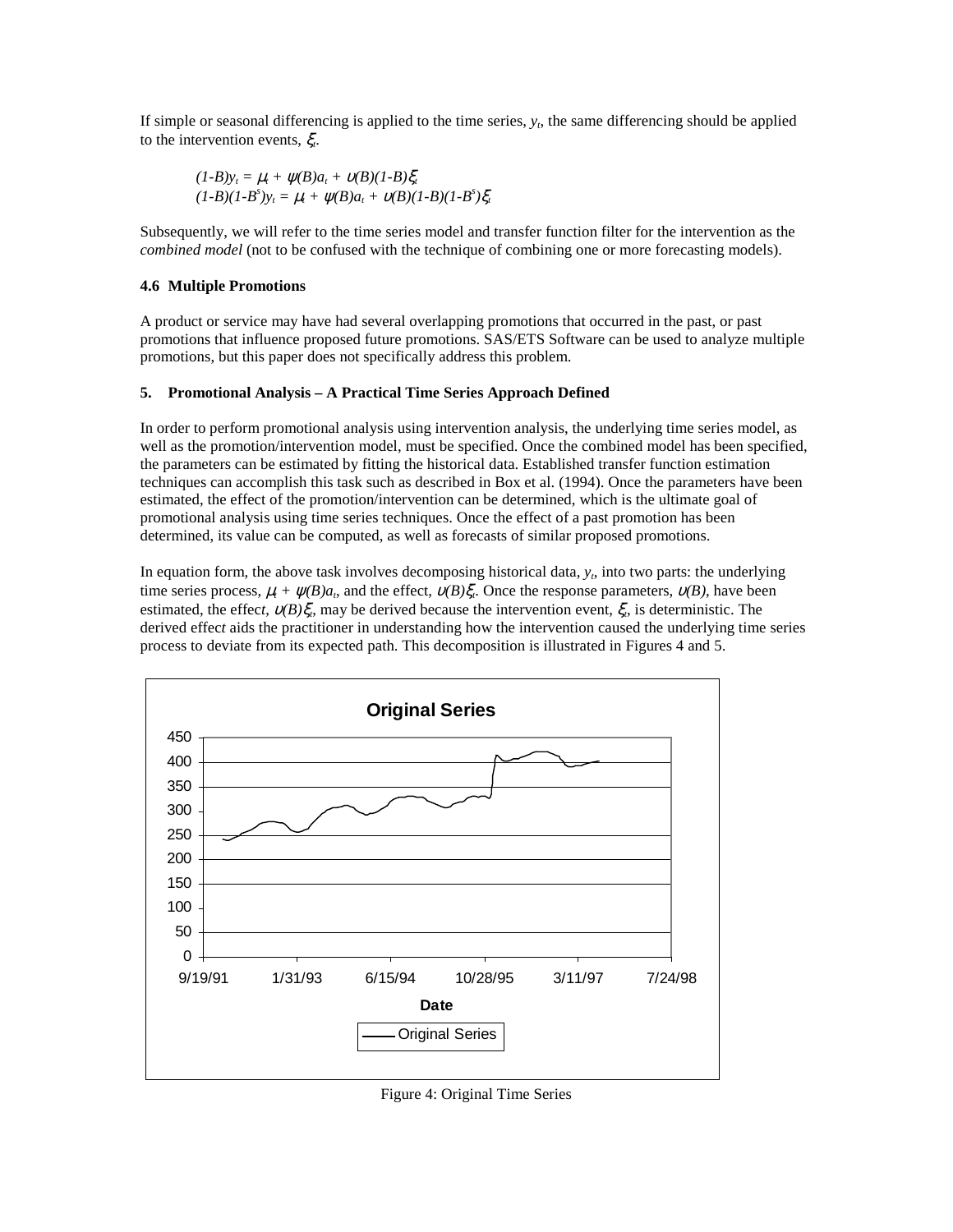

Figure 5: Decomposed Time Series

In practice, the practitioner knows the time, duration, and type of the intervention event. The underlying time series model specification and/or the intervention response specification may or may not be known. Since computer software can estimate the parameters, determining the model specification and the intervention response specification are the most important tasks for the practitioner and are crucial to effective promotional analysis. This step is often referred to as *identification*.

Once the combined model is successfully identified, fitted to the historical data, and checked for adequacy, the response is estimated. Combining the estimated response with the known intervention event (time, duration, and type), the deviation caused by the promotion is also determined because the effect can be fully derived from the response parameter estimates. Since response parameter estimates are random variables, they have an associated variance; therefore, the derived effect should have associated confidence limits. If the intervention model is dynamic, these confidence limits can be difficult to compute (Monte Carlo techniques are needed). This paper will not address this issue and leaves it for the reader to explore.

#### **6. Combined Model Identification, Estimation, and Checking**

If the underlying time series model specification is not known, it can be determined by analyzing the historical data. The statistical literature on model identification is immense and requires sophistication and experience to master. Some well-established techniques for model identification include:

- 1. Stationarity analysis (nonseasonal and seasonal)
- 2. Autocorrelation/partial autocorrelation/inverse autocorrelation analysis
- 3. Smallest canonical correlation analysis
- 4. Extended sample autocorrelation analysis
- 5. Minimum information criteria
- 6. And many others (Choi 1992)

This paper will not survey these techniques but leaves them for the reader to explore. However, since a past promotion can cause the time series to deviate from its expected evolutionary path as predicted by the underlying time series process, these model identification techniques may be less effective. If the effect of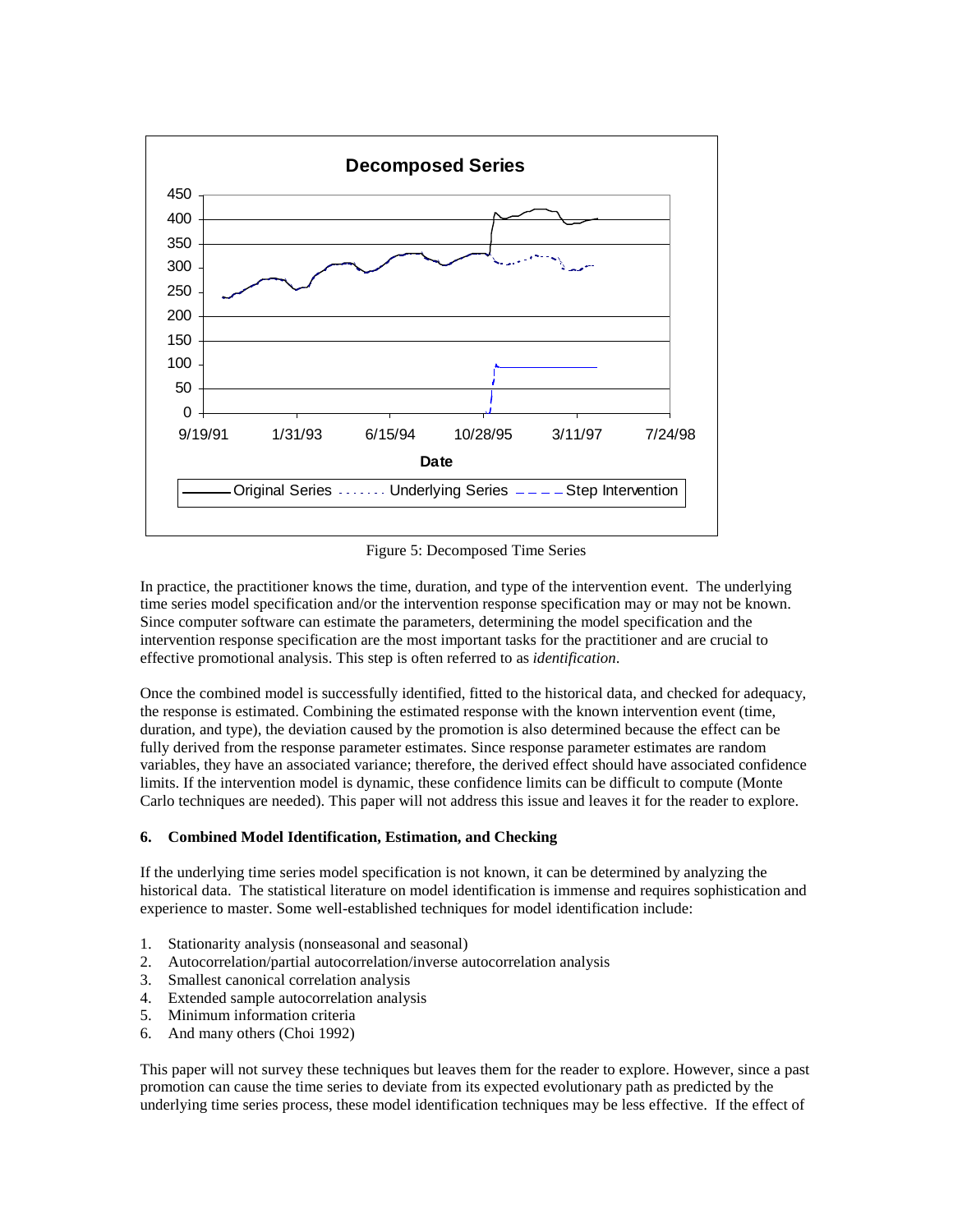the promotion/intervention is small, these identification techniques may be effective. If the duration of the promotion/intervention is small with respect to time range, the historical data associated with the promotion can be set to missing values and the model can be more readily identified from the modified data. If there is insufficient data to eliminate the promotion/intervention, the model and intervention response must be identified jointly using the combined model.

Be cautious when using a large number of disturbance filter (moving average and/or autoregressive) parameters because they can mask the intervention effect. When selecting between candidate models, a selection criterion that penalizes for large numbers of parameters should be used, such as the Akaike Information Criterion (AIC), Schwarz Bayesian Criterion (SBC or BIC), or Amemiya's Prediction Criterion (APC).

If the intervention response specification is not known, it can also be determined by analyzing the historical data. If the underlying time series model is specified or effectively identified, an analysis of the model residuals, similar to the analysis of the historical data, may help identify the response; sometimes several iterations are needed. Once again if the model and response are unspecified, they must be jointly identified using the combined model. And likewise, a large number of transfer function (numerator and/or denominator polynomial) parameters can mask details associated with the underlying time series process.

As can be seen, there is a balancing act between the number of disturbance filter and transfer function filter parameters. The ultimate goal is to specify the disturbance filter so as to capture the underlying time series process without masking the effect of the intervention and to specify transfer function filter so as to capture the intervention effect without masking the underlying time series process. This balancing act may require several iterations of combined model identification, estimation, and checking to resolve.

Once both the model and the response have been specified, the combined model should be estimated and checked for validity. Most practitioners will rely on the computer software to do the estimation. Once again, the statistical literature on model checking is immense and requires sophistication and experience to master. In addition to the techniques for model identification (applied to the combined model residuals) described above, well-established techniques for model checking include:

- 1. White Noise Testing of combined model residuals
- 2. Significance of the parameter estimates
- 3. And many others

Often, more than one iteration of identification, estimation, and checking is needed (Box et al. 1994). The above discussion begs the questions: What if the specification of the model and response are unknown? What if some of the above identification techniques are not fully understood by the practitioner? This paper hopes to offer some practical advice to help answer these questions.

# **7. Combined Model Identification, Fitting, Checking - Practical Advice**

For the practitioner, estimating the combined model to determine the effect of the promotion is the desired goal. This goal requires identification, estimation, and checking of the combined model (possibly requiring several iterations). The methodology presented uses a model selection criterion to select promising models from a larger set of candidate models. The model selection criterion should penalize for large numbers of parameters (such as AIC, BIC, APC). What is known about the combined model specification determines how to proceed. The methodology below is ordered by decreasing knowledge of the combined model specification, and the advice provided in each section applies to subsequent sections.

#### **7.1 Specified Time Series Model, Specified Intervention Response**

Given that the model and response are both specified, all that is needed is parameter estimation and checking. The computer software usually does parameter estimation and the practitioner must then check the specified combined model for adequacy using techniques described above and utilizing the judgment of the practitioner and/or domain experts. If the checking indicates that the combined model is inadequate, changes to the specifications should be considered and the new combined model re-fit. Once the combined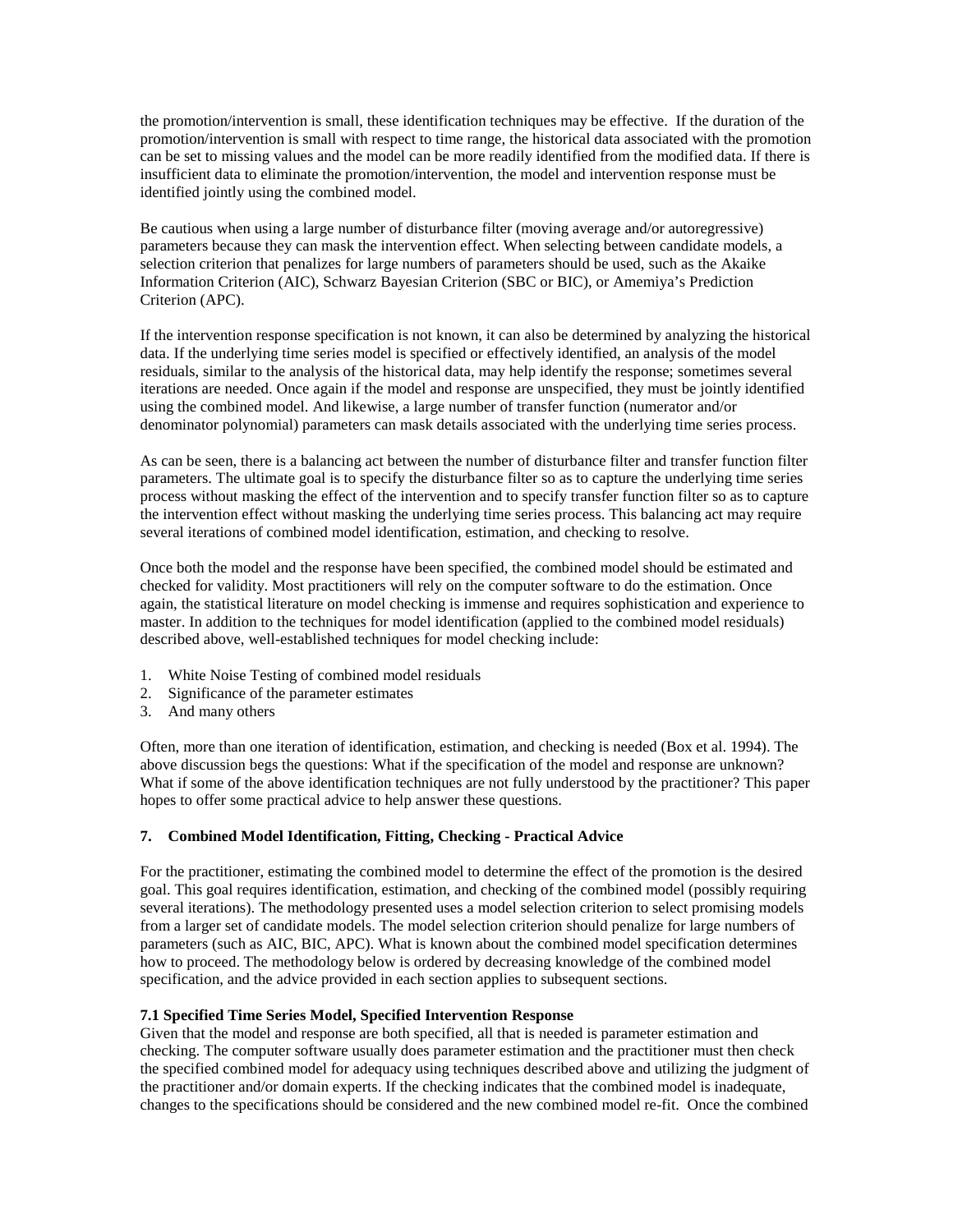model is deemed adequate, it is recommended that the historical data be fit to just the model with the intervention excluded. Comparing the two final candidate models (with and without the intervention) will help determine if the intervention has great influence.

# **7.2 Specified Time Series Model, Unspecified Intervention Response**

Given that the model is specified but the response is unspecified, several candidate transfer functions should be specified utilizing the judgment of the practitioner and/or domain experts. All of the candidate transfer functions should be fit to the historical data using the specified model. The candidate transfer functions should be ordered by the model selection criterion. Starting with the first, check the adequacy of the candidate combined model similar to above. The first candidate that is determined adequate is likely a good candidate, but checking other candidates that performed well is recommended.

# **7.3 Unspecified Time Series Model, Specified Intervention Response**

Given that the model is unspecified but the response is specified, several candidate models should be specified utilizing the judgment of the practitioner and/or domain experts. All of the candidate models should be fit to the historical data using the specified response. The candidate models should be ordered by the selection criterion. Starting with the first, check the adequacy of the candidate combined model similar to the above. The first candidate that is determined adequate is likely a good candidate but checking other candidates that performed well is recommended.

# **7.4 Unspecified Time Series Model, Unspecified Intervention Response**

Given that the model and response are both unspecified, several candidate models should be specified, as well as several candidate transfer functions. Each possible combination of candidate model and candidate transfer functions should be fit to the historical data. The candidate combined models should be ordered by the model selection criterion. Starting with the first, check the adequacy of the candidate combined model similar to above.

# **8. Promotional Analysis**

Once the combined model is successfully identified, fitted to the historical data, and checked for adequacy, the intervention response is fully estimated. Since the estimated response is based on the transfer function parameter estimates and the intervention event (time, duration, and type) is fully described by a dummy variable, the intervention effect (departure from the underlying time series process) caused by the promotion can be derived.

Knowing the intervention event, response, and effect of a promotion is the ultimate goal of promotional analysis (using a practical time series approach) because once these properties are known or estimated the deviation from the underlying time series process has been determined. The value of the promotion can also be determined from this deviation, usually after appropriate scaling.

# **9. Promotional Analysis - Practical Advice**

The way in which deviations related to promotions should be evaluated can be quite complex (especially if issues outside the scope of time series analysis are considered). Once again, this paper offers simple practical advice on evaluating these deviations.

The *deviation* caused by the promotion can be determined by applying the previously estimated response to the dummy variables. To determine the overall value (benefit) of a promotion, simply integrate (or sum) the deviation from the intervention time until the present. Even though the duration of the intervention may be limited, the effect of the intervention may last longer due to the transfer function's memory. If the transfer function has no memory, then integrating throughout the duration will be all that is necessary. However, in either case, integrating from the *time* to the present will be adequate. If the time series records units, the units need to be converted to revenue.

When a transformed model is used, the parameter estimates relate to the transformed metric. For example, if a log transformation was used, the transfer function is additive in the transformed metric and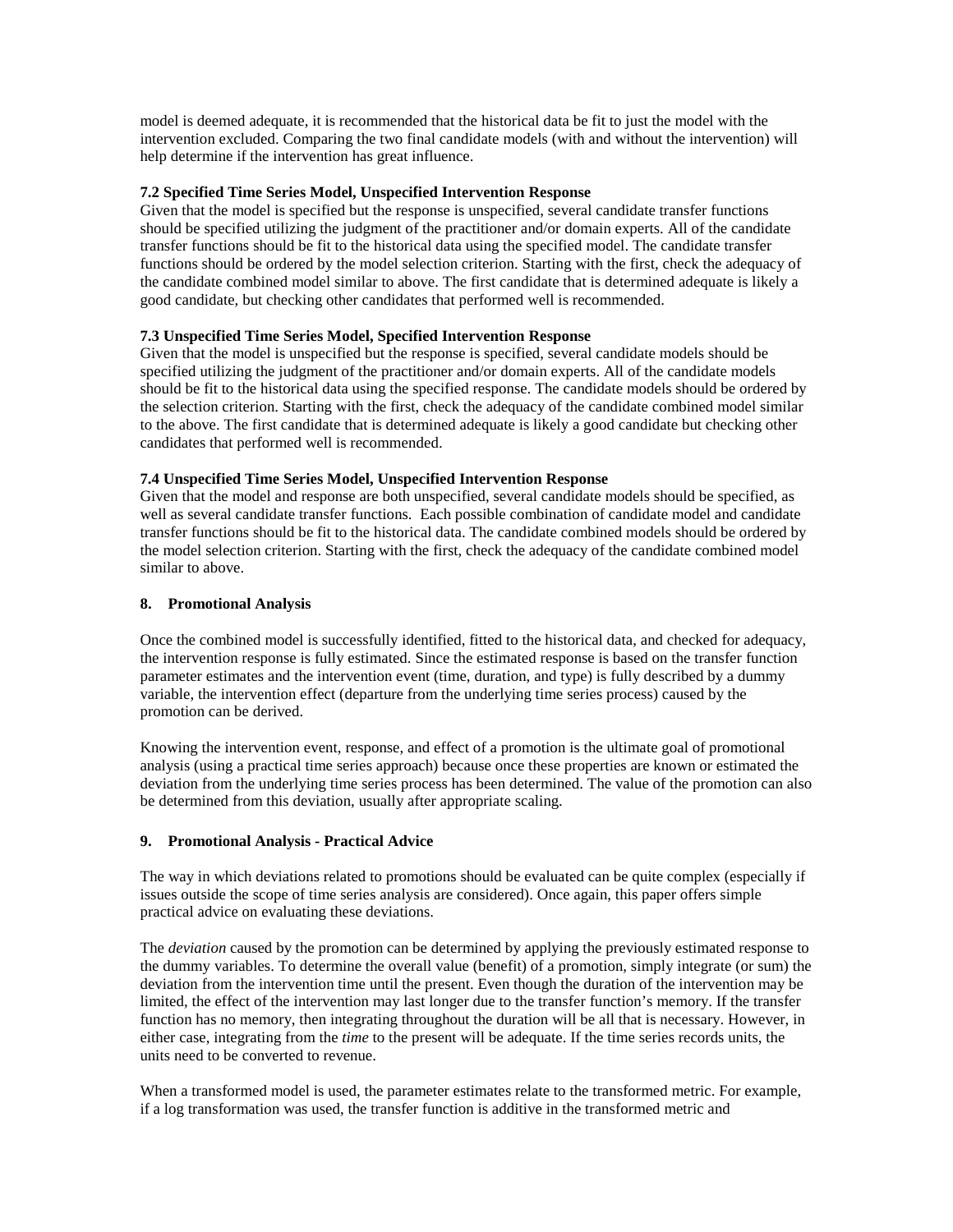multiplicative in the original metric. As stated above, this paper will not consider transformed models in detail.

# **10. Forecasting with Proposed Promotions**

The forecasts generated by the model or combined model based solely on the historical data should be *adjusted* to account for the deviation anticipated with a proposed future promotion. After a past promotion is fully analyzed using the methodology provided above, the deviation caused by the past promotion has been derived. If a similar promotion is proposed in the future, this deviation might provide insights into the future. Specifically, the deviation, shifted in time, can be used to adjust the forecasts generated solely from the historical data.

If the proposed promotion is sufficiently distant and/or the season differs from the past, similar promotion, the deviation should possibly be re-scaled for a change in level or trend, and/or seasonally adjusted if the change of seasons is important. Additionally, statistical and judgmental analysis outside the scope of this paper may also be used in adjusting forecasts to account for the proposed promotion.

If the underlying time series process is trending upward or downward and if the level influences the deviation caused by the promotion, the forecast should be adjusted based on the scaled deviation associated with the future level. In addition, if a deviation was derived from a past promotion of a different, yet similar product or service, it should be scaled to account for the different levels between the products or services prior to adjusting the forecast. In particular, statistical analyses related to price and promotional elasticities and data mining techniques can help determine how to scale the deviation.

Likewise, if the underlying time series is seasonal and if the deviation caused by the promotion is influenced by the season, the season in which the past and proposed promotion occur needs to be considered. If the past and the proposed promotions occur in different seasons (say winter versus summer), the deviation related to the past promotion should be changed to account for different seasons prior to adjusting the forecasts.

Once again, since the transfer function parameters are random variables and the level, trend, and seasonal adjustments introduce additional uncertainty, the derived deviation should have associated confidence limits. Therefore, the forecast confidence limits should incorporate this additional uncertainty.

#### **11. Forecasting with Proposed Promotions - Practical Advice**

The way in which past deviations should be re-scaled or changed for adjusting the forecasts based on the historical data can be quite complicated and requires the judgment of the forecasting practitioner and/or domain experts. Once again, this paper offers practical advice on adjusting forecasts to account for proposed promotions.

#### **11.1 Same Time Series, Similar Past Promotion**

Based on the historical data, forecast the time series using the specified combined model without considering the proposed future promotion. Use the projected level and/or seasonal index to adjust the deviation for the level change and/or change in season. Adjust the forecast based on the historical data and on the time-shifted deviation, accordingly.

#### **11.2 Different Time Series, Similar Past Promotion**

Based on the historical data, forecast the time series using the specified model without the proposed future promotion. Use the projected level and/or seasonal index to adjust deviation for the level change and/or change in season between the two products or services. Adjust the forecast based on the historical data and on the time-shifted deviation, accordingly.

# **11.3 Adjusting Confidence Limits (Prediction Intervals)**

Since the future deviations are not known with certainty, the adjusted forecasts' confidence limits should also be adjusted to account for this additional uncertainty. A simple way to proceed is as follows: adjust the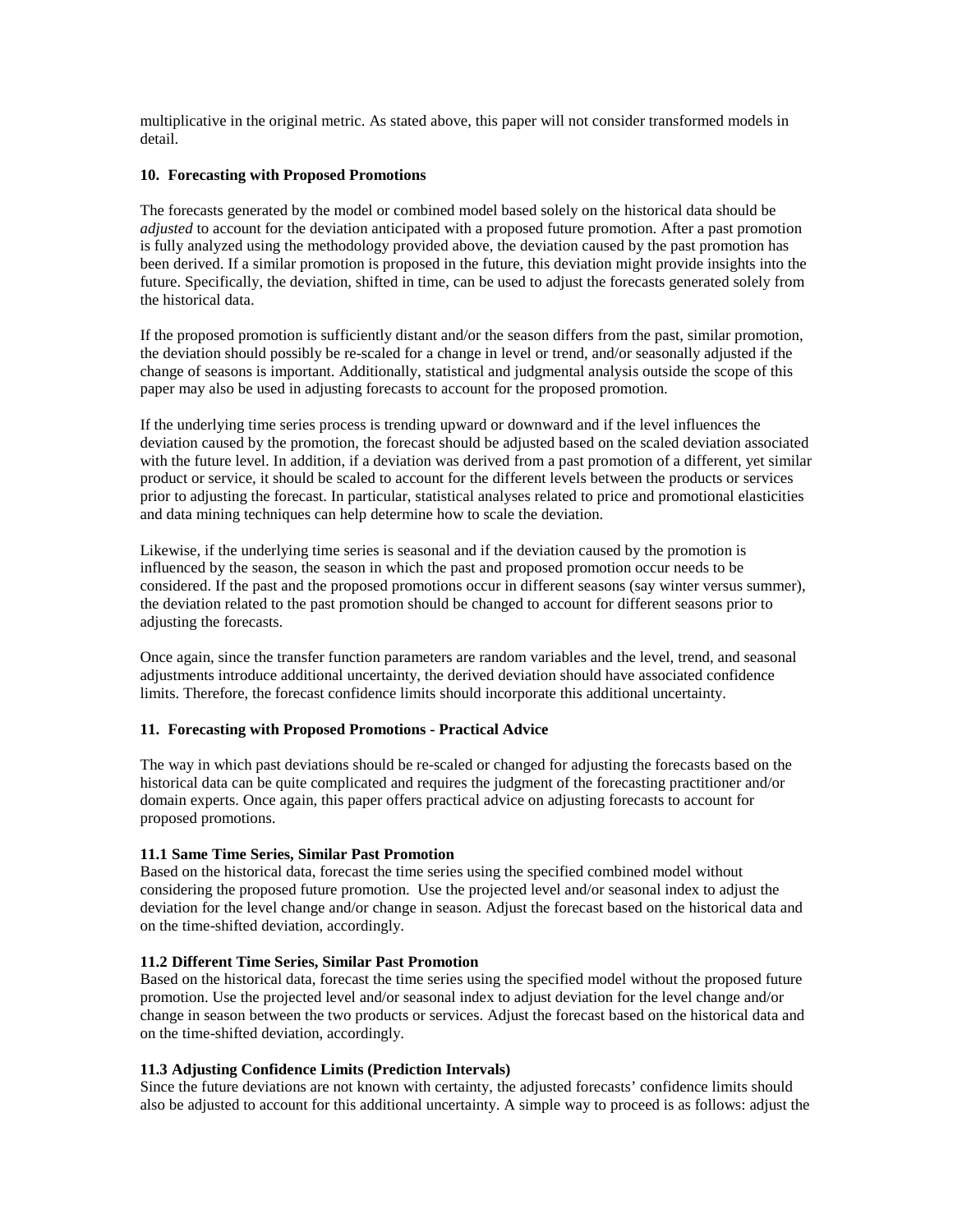forecasts based on the derived deviation; adjust the forecasts' lower confidence limit based on the derived deviation's lower confidence limit; and finally, adjust the forecasts' upper confidence limit based on the derived deviation's upper confidence limit. Although this approach does not fully address all possible uncertainty, it is a simple and easy approach that may provide insight to the practitioner.

# **11.4 Updating Forecasts**

As time passes and more data about an ongoing or proposed promotion becomes available, the combined model should be re-estimated and checked. The forecasts should then be updated based on the new data.

# **12. Demonstration Using SAS/ETS ® Software**

This paper investigated several scenarios that may be encountered in promotional analysis and forecasting by the practitioner; however, below we provide just a few of these examples using the SAS ® System. In general, the advice provided above is illustrated below.

# **12.1 Unspecified Time Series Model, Specified Intervention Response**

Consider the problem of evaluating a promotion, which starts in January 1996 and continues to the present, say July 1997. Figure 6 provides plot of the time series under consideration.



Figure 6: Time Series Plot

Assume that the underlying time series contains no dynamic inputs. Assume that the promotion deviates the underlying time series process in a consistent, step-wise fashion from the starting date until the present. The *time*, *duration*, *type*, and *response* of the intervention are known, but the underlying time series model is unknown. Based on these assumptions, the combined model is assumed to the following form (regression with time series error model):

 $y_t = \mu + \psi(B)a_t + \omega_0 \xi_t$ 

If the series is determined to be non-stationary, the both the series and the intervention event should be difference accordingly.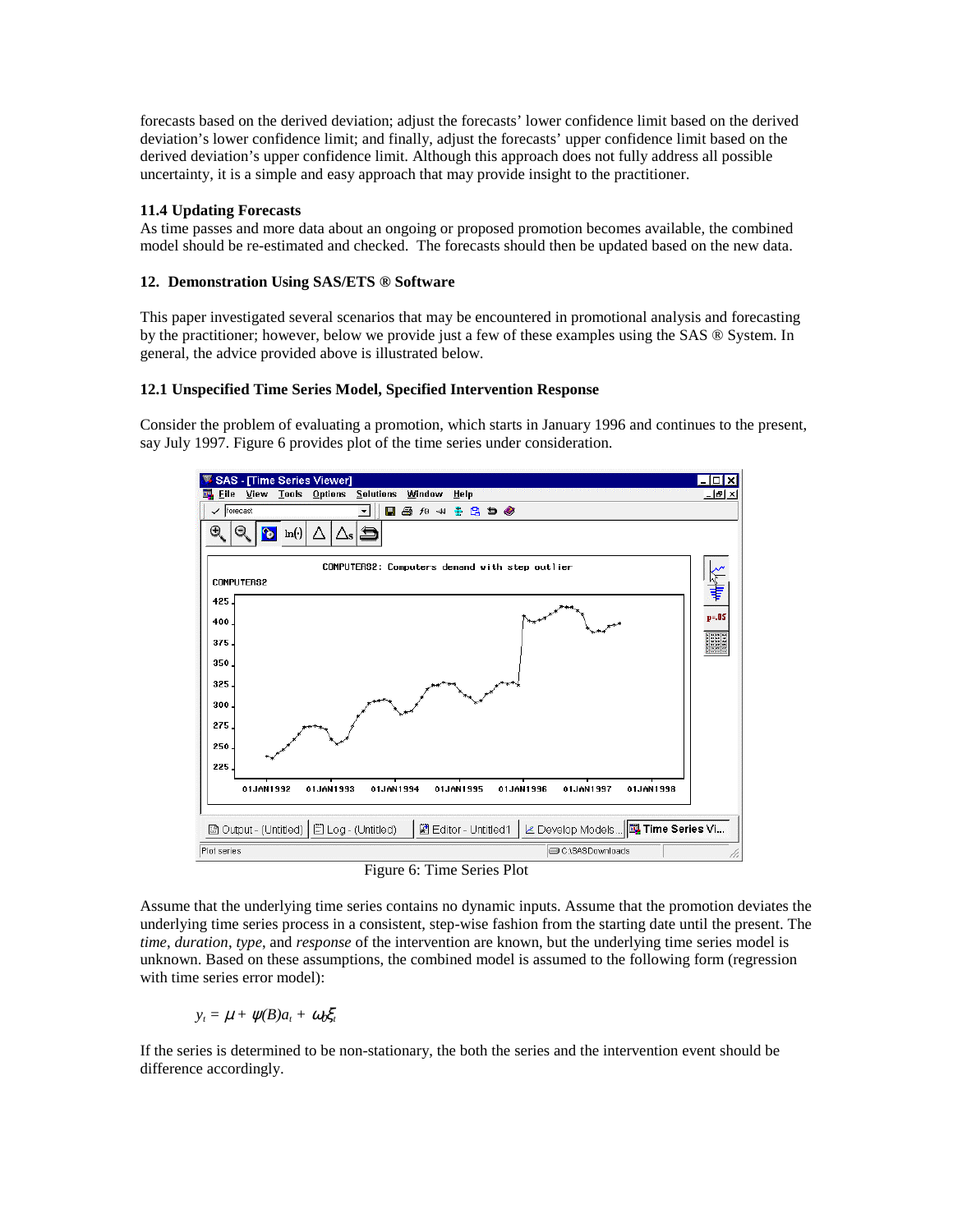If simple differencing is required, the combined model is assumed to have the following form:

$$
(1-B)y_t = \mu + \psi(B)a_t + \omega_0(1-B)\xi_t
$$

If seasonal differencing is required, the combined model is assumed to have the following form:

$$
(1-Bs)yt = \mu + \psi(B)at + \omega_0(1-Bs)\xi_t
$$

If simple and seasonal differencing is required, the combined model is assumed to have the following form:

$$
(1-B)(1-B^s)y_t = \mu + \psi(B)a_t + \omega_0(1-B)(1-B^s)\xi_t
$$

Exhibit 1 provides a step-by-step methodology for promotional analysis using the SAS/ETS ® Time Series Forecasting System. It is not a complete methodology for all promotional analysis problems but offers some general insight. The results of this analysis are shown in Figure 7.

| SAS - [Model Viewer]                                 |                       |                       |           |                                    |                                                   |  |
|------------------------------------------------------|-----------------------|-----------------------|-----------|------------------------------------|---------------------------------------------------|--|
| <b>Eile Edit View Tools Options</b>                  | Solutions Window Help |                       |           |                                    | 그리즈                                               |  |
| $\checkmark$ forecast                                |                       | ※ 2 多 3 下 4 9 号 白 5 ◆ |           |                                    |                                                   |  |
| 0.<br>$\bullet$                                      | Parameter Estimates   |                       |           |                                    |                                                   |  |
| COMPUTERS2: Computers demand with step outlier       |                       |                       |           |                                    |                                                   |  |
| Step:JAN1996 + ARIMA(0,1,2)(0,1,1)s NOINT            |                       |                       |           |                                    | Ķ,                                                |  |
| Model Parameter                                      | Estimate              | Std. Error            | T.        | $Prob$ $\mid$ T $\mid$             | H4                                                |  |
| Moving Average, Lag 1                                | $-0.29783$            | 0.1267                | $-2.3503$ | 0.0227                             |                                                   |  |
| Moving Average, Lag 2                                | $-0.28320$            | 0.1281                | $-2.2108$ | 0.0316                             | ₹                                                 |  |
| Seasonal Moving Average, Lag 12                      | 0.80384               | 0.3248                | 2.4746    | 0.0168                             |                                                   |  |
| Step:JAN1996                                         | 96.34200              | 2.5713                | 37.4680   | $\zeta$ .0001                      | $p = 05$                                          |  |
| Model Variance (sigma squared)                       | 8.86408               |                       |           |                                    |                                                   |  |
|                                                      |                       |                       |           |                                    | ĝ<br>Parameter Estimates<br>عكم<br>a and one have |  |
| Fit Range: JAN1992 to JUL1997                        |                       |                       |           |                                    |                                                   |  |
|                                                      |                       |                       |           |                                    |                                                   |  |
| 圖 Output - (Untitled)   <i></i> [E] Log - (Untitled) |                       | 圖 Editor - Untitled1  |           | Le Develop Models   E Model Viewer |                                                   |  |
|                                                      |                       |                       |           |                                    |                                                   |  |

Figure 7: Combined Model Parameter Estimates

The ARIMA  $(0,1,2)(0,1,1)$ s model was selected from the candidate models based on a model selection criterion (AIC). Since the parameter estimate for the step intervention (STEP:JAN1996) was 96.342 with standard error 2.5713, then a good guess is that the value of this promotion is 96.342 plus or minus two standard errors for each period of the duration of the intervention.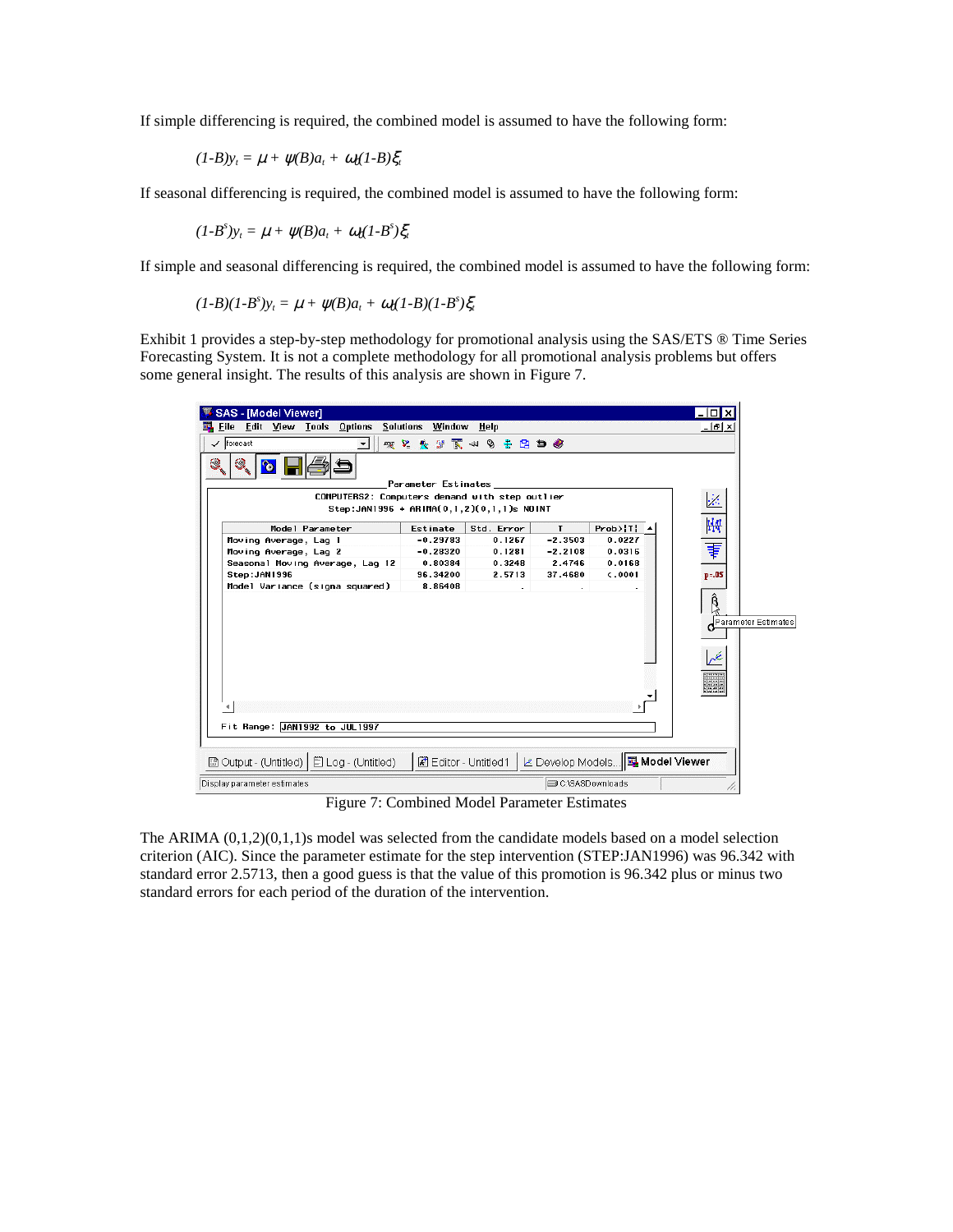#### **12.2 Different Time Series, Similar Past Promotion**

Consider the problem of forecasting for a proposed promotion that will start in December 1997 and continues beyond the forecast horizon. Figure 8 provides a plot of the time series.



Figure 8: Time Series Plot

Assume that the underlying time series model does not contains dynamic inputs and there have been no past promotions. Based on these assumptions, the combined model is assumed to the following form (ARIMA model):

 $y_t = \mu + \psi(B)a_t$ 

Assume that the promotion will deviate the underlying time series process in a step-wise fashion from the proposed starting date until the forecast horizon. Additionally, assume that the adjustment has been scaled and seasonally adjusted. In this demonstration, the adjustment is 106 units starting at December 1997. The *time*, *duration*, *type*, and *response* of the adjustment are based on a past (similar) promotion, but the underlying time series model is unknown.

Exhibit 2 provides a step-by-step methodology for forecasting proposed promotions using the SAS/ETS ® Time Series Forecasting System. It is not a complete methodology for all promotional forecasting problems but offers some general insight. The results of this analysis are shown in Figure 9.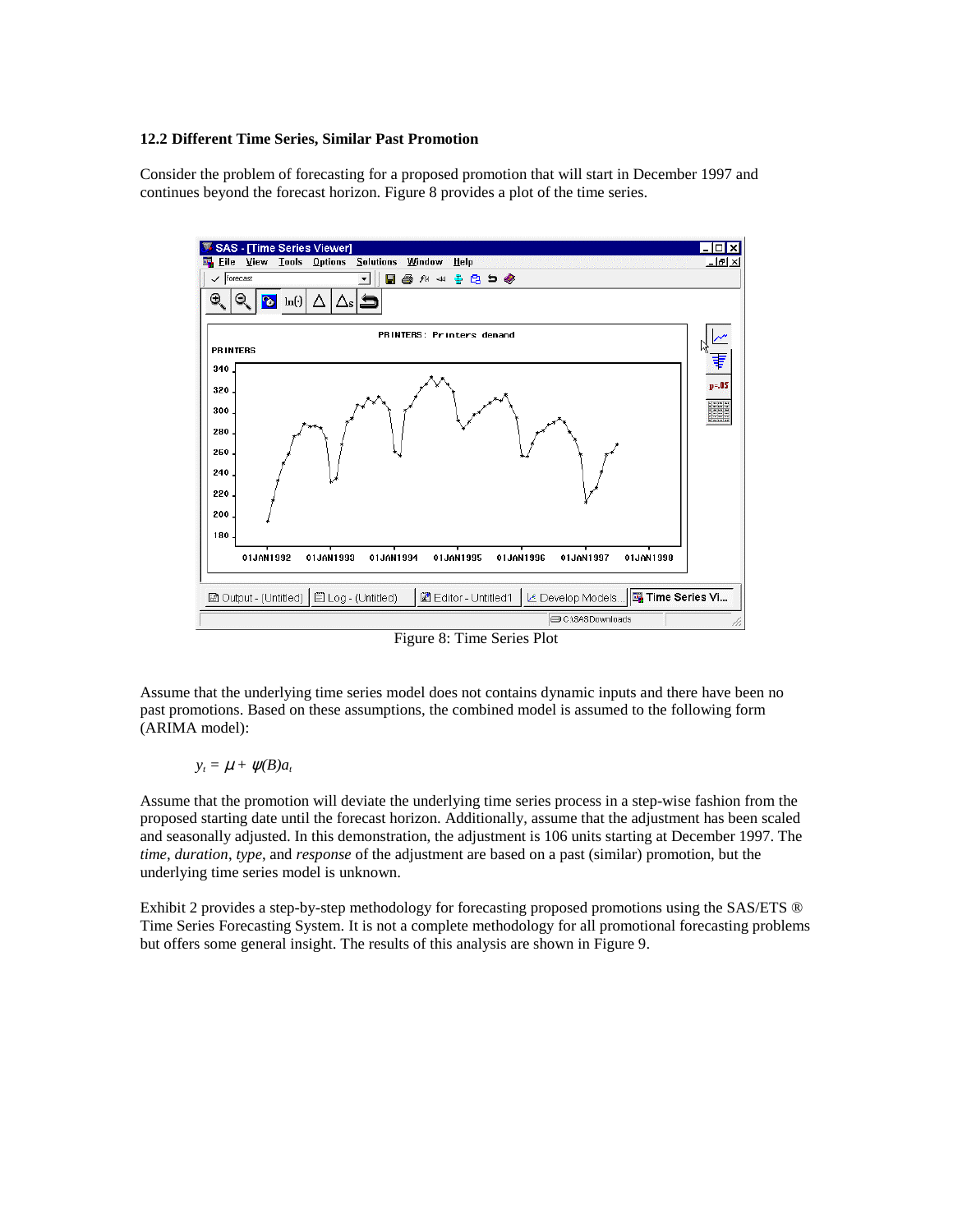

Figure 9: Forecast adjusted for Proposed Promotion

The ARIMA  $(0,1,2)(0,1,1)$ s model was selected from the candidate models based on a selection criterion  $(MAPE)$ ; however, further analysis suggested that an ARIMA  $(0,1,1)(0,1,1)$ s model was more desirable. The forecasts were generated using this model. The forecasts were then adjusted by the proposed deviation (106 units).

# **13. Conclusion**

Many businesses use sales promotions to increase the demand or visibility of a product or service. Structured analysis of the historical data can aid in determining the value of a past promotion and provide insight into forecasting the value of future promotions. Though this structured analysis can have many forms, a practical time series approach, demonstrated by this paper, that utilizes human judgment might be beneficial to the practitioner for demand planning. Decomposing the historical data into two parts (the underlying time series process and the intervention/promotion effect) is one approach that may prove useful to the practitioner in analyzing past promotions. Forecasts can be adjusted based on proposed promotions using the analysis of past (similar) promotions incorporating insight provided by statistical and judgmental techniques outside the scope of this paper. This practical approach was demonstrated using SAS/ETS ® Software.

# **14. Acknowledgments**

This paper and its associated practical demonstration relied heavily on the contributions of Evan Anderson, Virginia Clark, Gul Ege, Donald Erdman, and Rajesh Selukar of SAS Institute Inc.